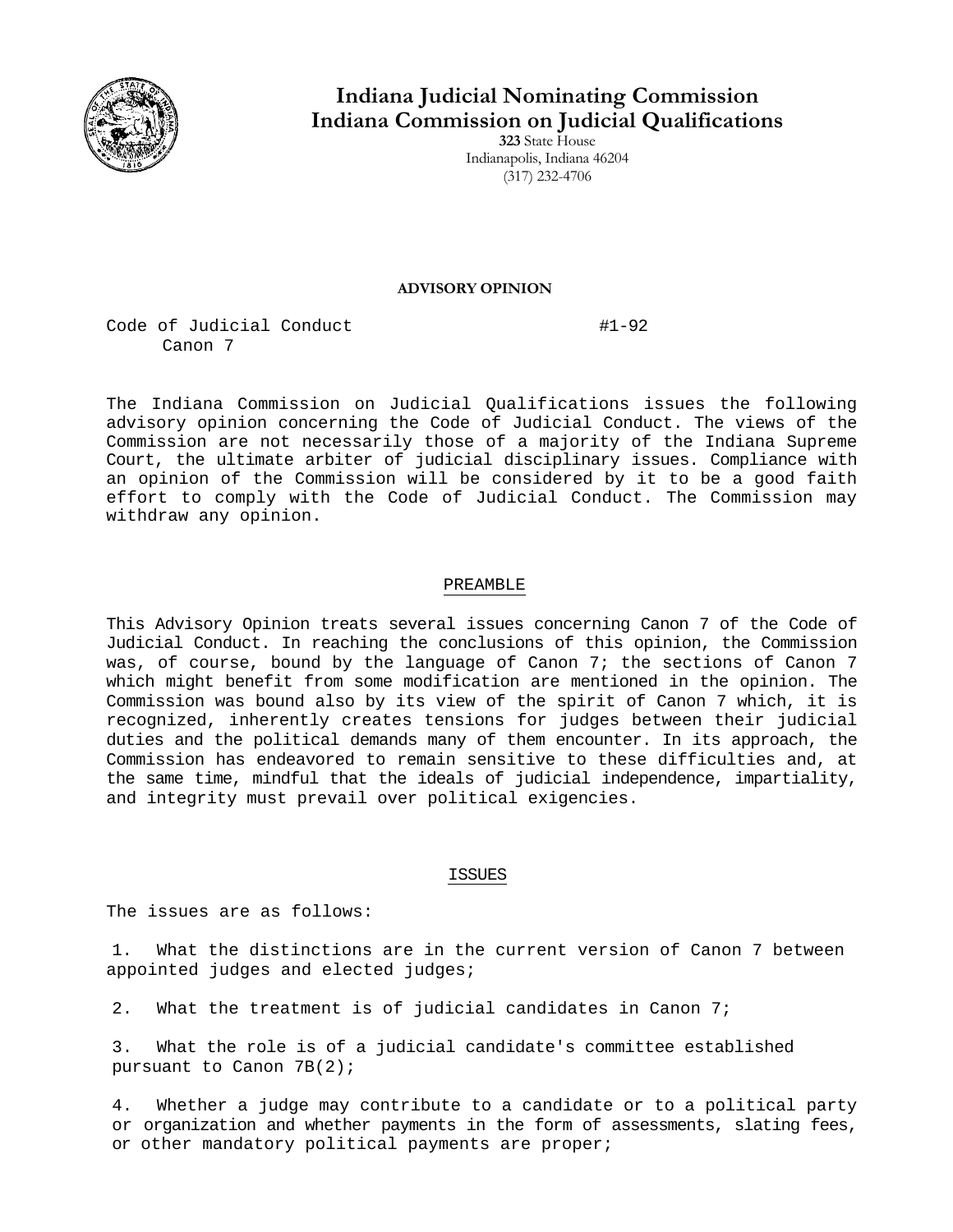5. Whether it is proper for a judge to authorize or allow automatic payroll deductions of contributions to political organizations;

6. Whether judges may attend political gatherings, including fund raisers for individual candidates; and,

7. Whether judges may participate as guests of honor at party fundraising events.

#### ANALYSIS

1. In its present form, the Code of Judicial Conduct makes only one distinction among Indiana judges concerning the methods by which they take office; that is, election or appointment. Canon 7 refers first in 7A(l) to judges generally, then, specifically in 7A(2) to judges who hold office filled by public election between competing candidates. The language is as follows:

## **A. Political Conduct in General.**

(1) A judge or a candidate for election to judicial office should not:

(a) act as a leader or hold office in a political organization;

(b) make speeches for a political organization or candidate or publicly endorse a candidate for public office;

(c) solicit funds for or pay an assessment or make a contribution to a political organization or candidate, attend political gatherings, or purchase tickets for political party dinners, or other functions, except as authorized in subsection A(2).

(2) A judge holding an office filled by public election between competing candidates, or a candidate for such office, may, only insofar as permitted by law, attend political gatherings, speak to such gatherings on his own behalf when he is a candidate for election for re-election, identifying himself as a member of a political party, and contribute to a political party or organization. For purposes of this section a judge holding such office will be deemed to be a candidate for re-election during his entire term of office.

Thus, Canon 7A(l) pertains to all Indiana judges except judges who fall under Canon 7A(2), who are elected in public elections between competing candidates. Only judges who are so elected may engage in the activities specified in Canon 7A(2) -- they may attend political gatherings, speak on the judge's own behalf at those gatherings and identify themselves as members of political parties, and they may contribute to a party or organization. Under the current Code, judges who are appointed, even if their appointments depend upon political affiliation, fall under Canon 7A(l) and are not permitted to engage in those activities prohibited in that section, just as appointed judges who face uncontested retention elections are prohibited. The Code as it was adopted in Indiana, and as it is currently written, does not address the concerns of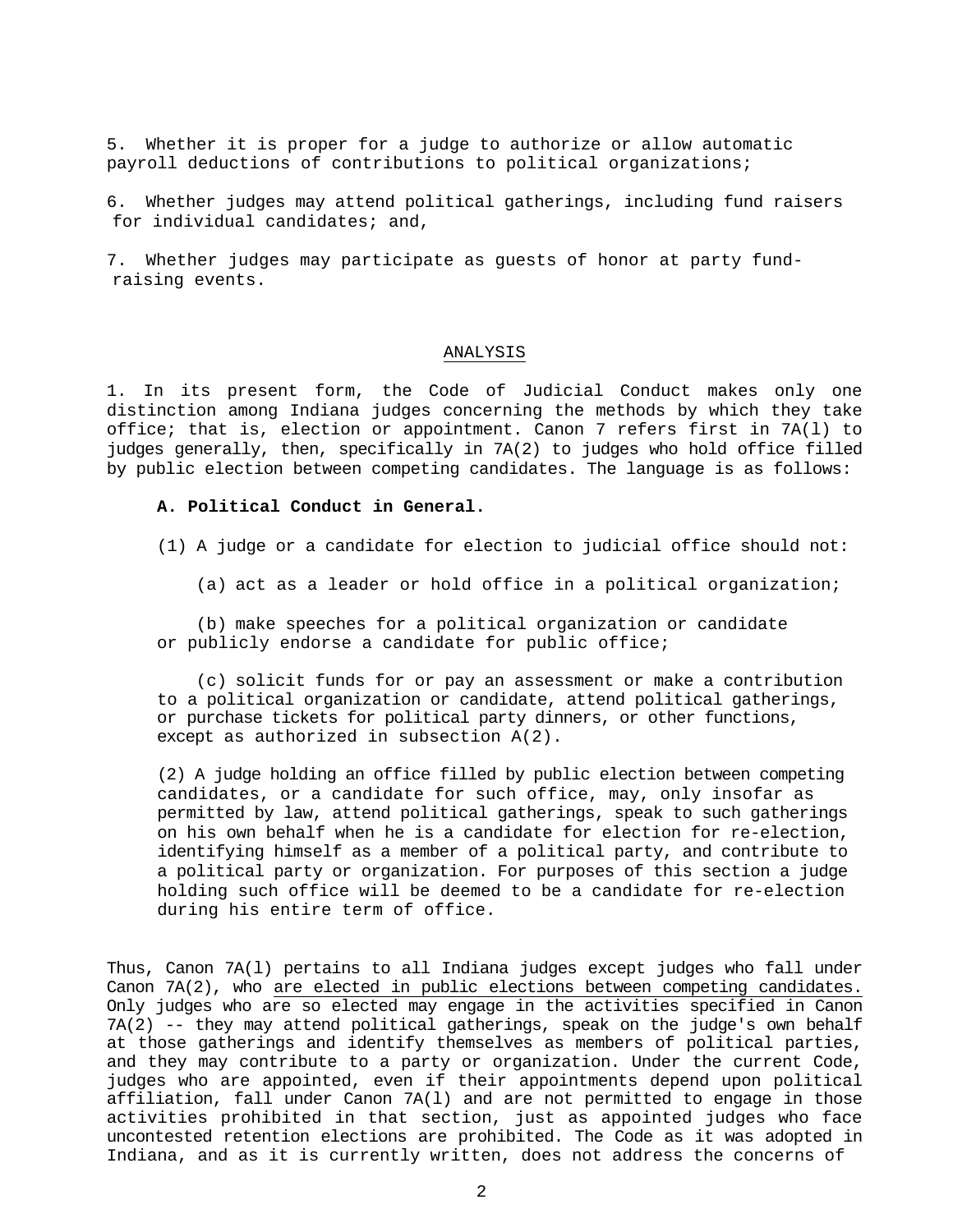judges such as the Marion County Municipal Court judges, who are not elected but who must identify themselves with political parties for purposes of gubernatorial appointment. This may be a deficiency in the Indiana Code of Judicial Conduct which could be addressed when the Code is reevaluated in light of the new 1990 ABA Model.

2. This issue pertains to the status of judicial candidates under Canon 7 of the Code of Judicial Conduct as adopted in Indiana in 1972 and is included here to clarify for the purposes of the rest of the opinion how the issues addressed apply to candidates.

Canon 7A(1) and Canon 7A(2) each apply equally to judges and to judicial candidates. Canon 7A(1) begins with the statement, "A judge or a candidate...should not...", and Canon 7A(2) states initially, "A judge holding an office filled by public election between competing candidates, or a candidate for such office may...". Therefore, the conclusions reached in this opinion about appropriate conduct under Canon 7 apply to judicial candidates as well. We note that the 1990 ABA Model Code of Judicial Conduct, in Model Canon 5B, does carve an exception for non-judge candidates for judicial appointment, allowing those candidates to engage in various political activities in which a judge may not engage. The current Canon 7 in Indiana's Code of Judicial Conduct, however, treats all judicial candidates as if they were judges.

3. This issue concerns the scope of permitted activities of a judge's campaign committee. Canon 7B(2) provides:

A candidate, including in incumbent judge, for a judicial office that is filled by public election between competing candidates should not himself solicit or accept campaign funds, or solicit publicly stated support, but he may establish committees of responsible persons to secure and manage the expenditure of funds for his campaign and to obtain public statements of support for his candidacy. Such committees are not prohibited from soliciting campaign contributions and public support from lawyers. A candidate's committee may solicit funds for his campaign no earlier than one hundred and twenty (120) days before a primary election and no later than ninety (90) days after the last election in which he participates during the election year. A candidate should not use or permit the use of campaign contributions for the private benefit of himself or members of his family.

The reason for this provision in the 1972 Model was, apparently, to attempt to insulate the judicial candidate from the inherent threat to appearances of impartiality when a judge is conscious of who did and who did not support the candidacy. McFadden, Electing \_ Justice: \_\_ The Law and Ethics of Judicial Election Campaigns, AJS, 1990, p. 32. Of course, campaign finance disclosure laws render this insulating role meaningless, but the value of the committee requirement still is that it "prevents those unseemly situations in which candidates ask potential contributors directly for money. Such a request, especially from a sitting judge to a lawyer practicing before the judge's court, is especially hard to resist, and can lead to hard feelings on one side or the other, depending on the answer given". Id. at 33.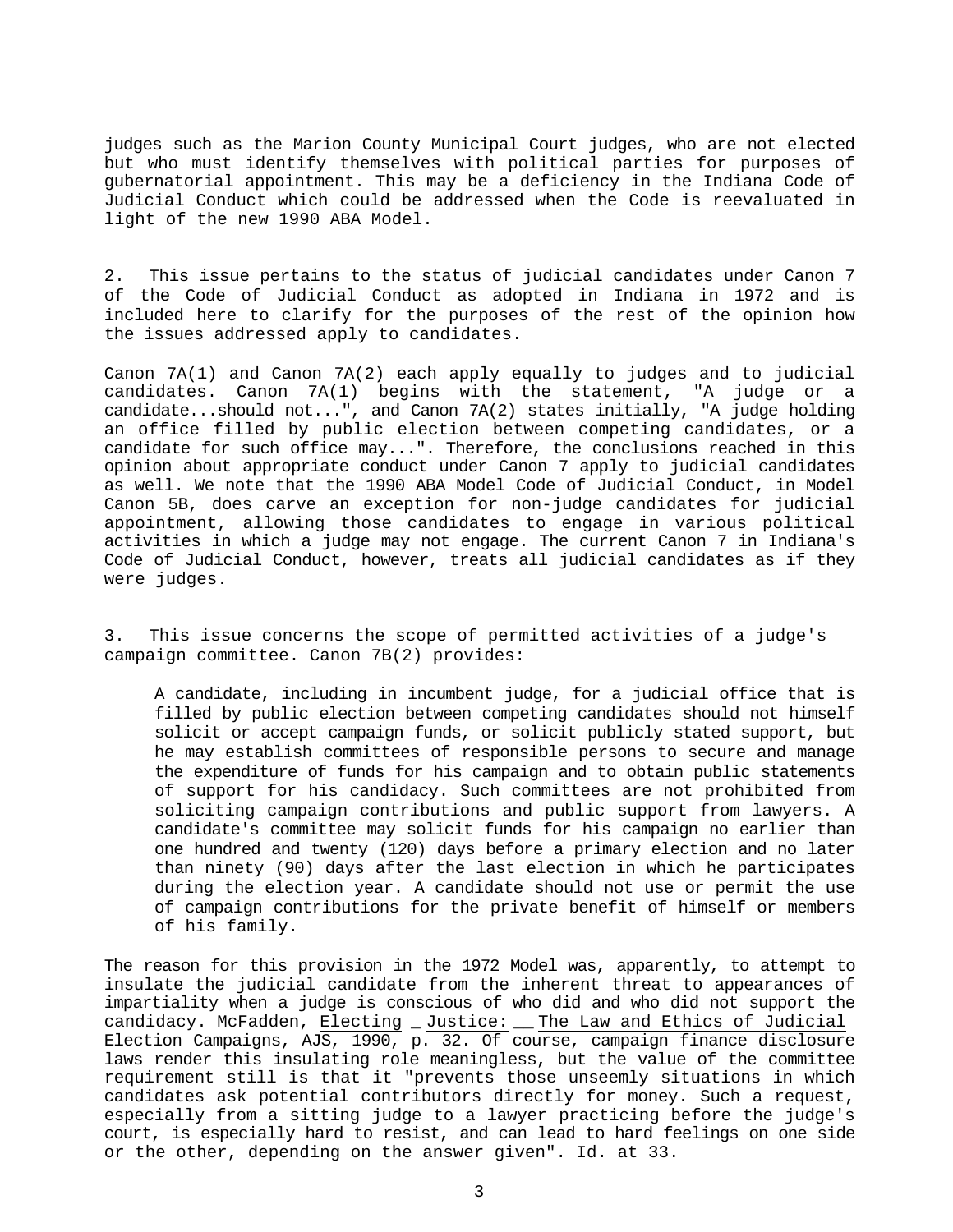Pursuant to. Canon 7B(2), the committee's role is limited to the solicitation and management of campaign funds and the solicitation of publicly stated support. The committees may solicit funds and support from lawyers. These activities may not be engaged in by the judge personally, and the committee may solicit funds only during the specified time period. A question before the Commission is whether the judge's committee may make a contribution to a political party or organization if the Code permits the judge to make such a contribution. (Issue #4 below). We believe, again, that Canon 7B(2) sets out the full scope of permitted committee activities and that the committee is not permitted to act in the judge's stead for other purposes. Although Indiana election laws would permit a candidate's committee to make a contribution to a political party (or to a candidate),  $(I.C. 3-9-3-4(2))$ , it appears to the Commission inappropriate as a matter of judicial ethics, primarily because of the Canon 2 restrictions against use of the office for others' interests, for a judge's committee to receive contributions in support of the judicial candidate and to then forward those contributions as the committee chooses. Also, the Canon 7A(4) prohibition against "any other political activity" should prevent the candidate's committee from using contributions to support other political interests.

4. The issue is whether a judge may contribute financially to a political candidate, party, or organization and whether payments in the form of assessments, slating fees, or other mandatory political payments are proper.

Judges may not contribute to candidates, regardless of the method by which the judges take office. Canon  $7A(1)(c)$ . Pursuant to Canon  $7A(2)$ , a judge who holds office filled by public election between competing candidates may contribute to a party or organization. A political organization, according to the Terminology section of the 1990 ABA Model, "denotes a political party or other group, the principal purpose of which is to further the election or appointment of candidates to political office." This meaning of political organization, however, does not include a candidate's committee. Were it to be so construed, the clear prohibitions against contributions to candidates would be senseless because a candidate may take contribitions only through a committee.

The next question is the propriety of judges making mandatory political payments; the Code prohibits assessments but permits party contributions by elected judges. It is the opinion of the Commission members that, in ordinary parlance, the word "contribution" implies the voluntariness of a donation, whereas an "assessment" appears to involve a fee or obligation, the amount and timing of which is imposed, in this context, by the political party. In Indiana, some party organizations require the payment of "slating fees", which are not only assessments, but are prerequisites to party support. In fact, a slating fee often bears no relationship to the actual cost of supporting the candidate and, as such, represents a far greater demand than a true assessment, which, according to Black's Law Dictionary, is ascertained based upon the benefit received by the payor.

Again, the Code clearly prohibits the payment of assessments by any judge. While the literature is scarce pertaining to the reasons the drafters of the Code prohibited assessments but allowed contributions, a fair presumption is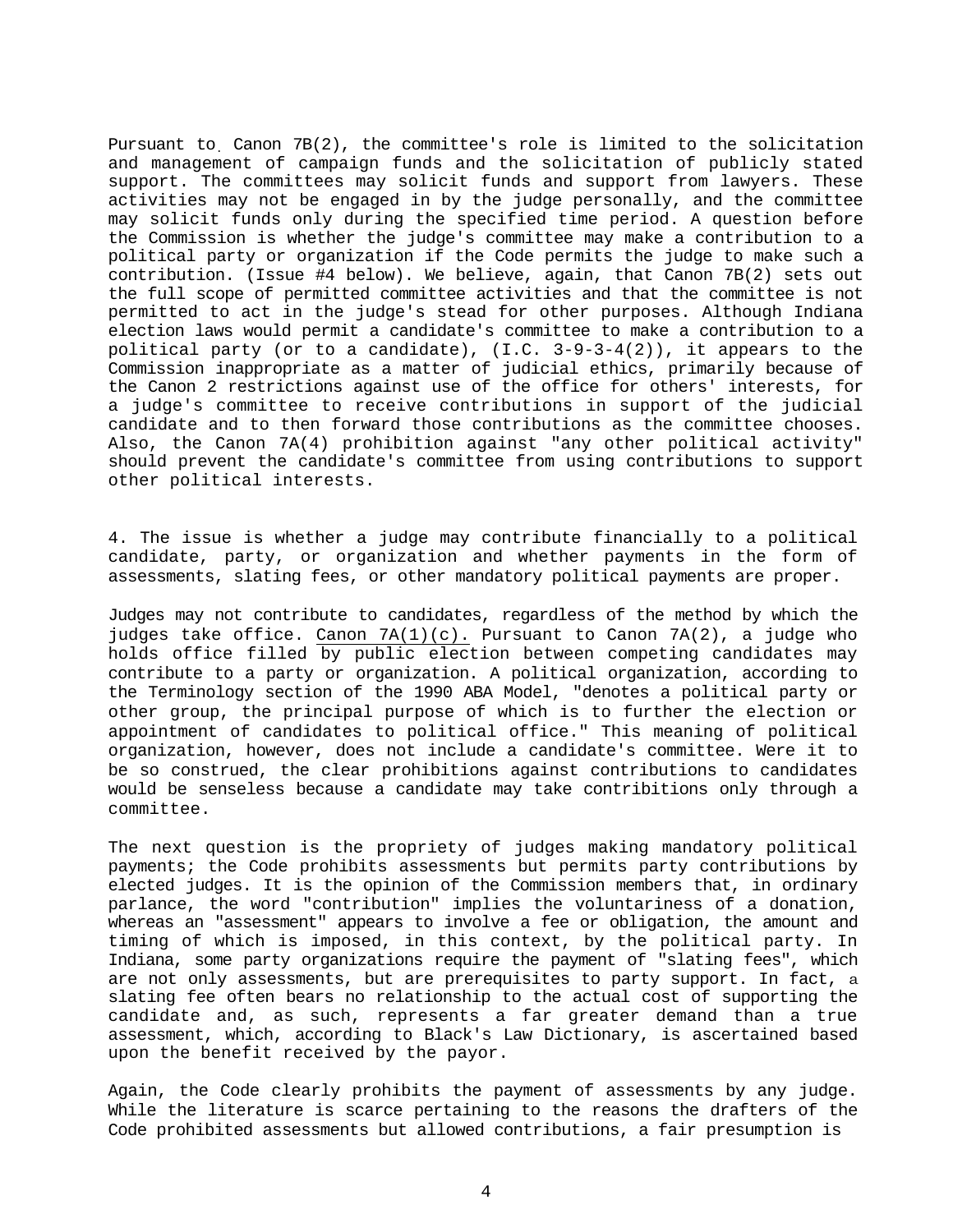that the decision was based upon concerns that the independence and public perception of the judiciary would be impaired if judges and their parties were so beholden to one another that the judges were, in effect, billed for the parties' support and the parties' coffers were enhanced by forced payments from judges. "Judges play a role in our government different from other elected officials, a role often inconsistent with the high finance and hurly-burly of political campaigns. Conduct acceptable in ordinary political races for the statehouse may not be acceptable for candidates who are later charged with deciding impartially all cases that come before them.". McFadden, Electing \_ Justice: \_ The \_Law and Ethics\_ of\_ Judicial Election Campaigns, American Judicature Society, 1990, xiv.

Clearly, political organizations are more likely to support active and contributing party members, and, obviously, it is reasonable and necessary for them to expect their candidates to contribute their fair share of the cost of the support. This must be accomplished on a voluntary basis.

5. A somewhat related issue is the propriety of judges authorizing or allowing automatic deductions from court employees' paychecks to support political parties. The Commission members believe that this, too, is inappropriate judicial conduct and that, to the extent a judge has any control over whether such deductions occur, the judge must forbid it.

If a judge is requiring his or her employees to donate part of their paychecks to a political party, the judge is engaging in political activity for which Canon 7 makes no allowances. After setting out very specifically the permitted activities, Canon 7 then provides, "A judge should not engage in any other political activity except on behalf of measure to improve the law, the legal system, or the administration of justice". Canon 7A(4). Such conduct would also constitute of violation of Canon 2B which prohibits the use of office to advance the interests of others. Even where a judge merely acquiesces in this type of automatic deduction plan for employees under the judge's supervision, the judge acts contrary to Commission advice in Opinion #1-90, wherein we stated in the conclusion, "No employee shall engage in any political activity during scheduled work hours, or when using government...equipment, or on court property." Advisory Opinion \_\_ #1-90, Indiana Commission on Judicial Qualifications. Neither the judge nor the employees under the judge's control may make political contributions through payroll deductions.

6. This issue is whether judges may attend political gatherings. Judges who are not elected by public election between competing candidates may not, see Canon 7A(l)(c), but elected judges may do so. See Canon 7A(2). And, the Indiana Supreme Court has advised the Commission of its position that, although it is not expressly stated in the Code of Judicial Conduct, a judge who may attend a political gathering may purchase a ticket to the gathering for the judge and the judge's guest.

The question arises as to the definition of a "political gathering". It appears to the Commission members that not every gathering is appropriate for judicial attendance. In Canon 7A(2), where it is stated that an elected judge may attend political gatherings, the context is clearly one concerning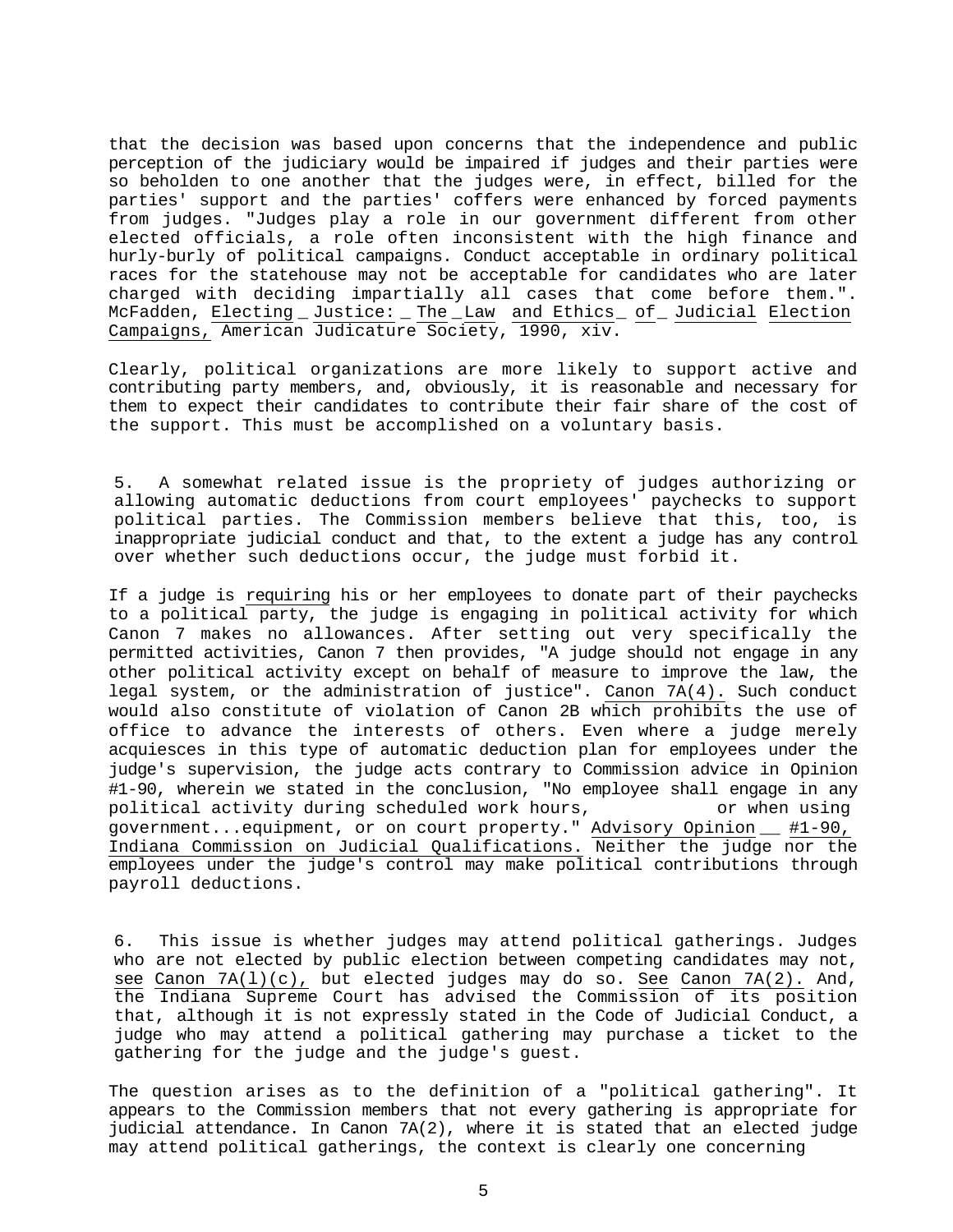political activity necessary for an elected judge to remain in the political mainstream for the good of his or her own candidacy. Judges are not free to engage in any and all types of political activity, as is illustrated in the language of Canon 7A(4) which provides, "A judge should not engage in any other political activity except...to improve the law, the legal system, or the administration of justice." As we stated in Advisory Opinion #2-91, judges' political activities must remain reasonably related to their own election interests. Advisory \_Opinion #2-91,\_ Indiana\_ Commission\_ on \_\_Judicial Qualifications.

Whether a particular gathering is a meeting, a debate, a dinner, a cocktail party, or a rally is not important; the meaningful distinction, we believe, in determining whether elected judges may attend a gathering involves the purpose of the function, and we believe that if the event is a fund-raising occasion not involving the judge's own campaign, that the judge may attend only if funds are being raised for the party generally or for an entire ticket or slate. Where a candidate or candidates who do not comprise together an entire ticket are being honored for the purpose of fund raising, the judge's attendance becomes less a function of participation in the party organization and takes on the trappings of an endorsement in violation of Canon  $7A(1)(b)$ . While this is not a line clearly drawn in the language of the Code, it is a distinction the Commission members believe is reasonably made in its attempt to ascertain and abide by the spirit of the Code of Judicial Conduct.

7. Another issue relating to political gatherings and fund raisers is the propriety of judges participating as guests of honor at party fund-raising events which are not related to the judges' own fund raising. In Indiana, some party organizations hold annually what they call judicial receptions, which honor a group of judges affiliated with the party. Lawyers are solicited to purchase tickets and to attend for the purpose of paying tribute to the judges, and the considerable profits go to the political party.

The only issue addressed here is the propriety of the judges' participation in these judicial receptions during those periods of time in which their committees may not raise funds for the judges' own campaigns. Pursuant to Canon 7B(2), a judicial candidate's committee may solicit funds for the judge's campaign from one hundred twenty days before the primary to ninety days after the general election, and the Commission does not believe it is inappropriate for a judge to participate as a guest of honor at a judicial reception for the benefit of the party during the judge's own fund-raising period.

However, the Commission members are of the opinion that judges should not be guests of honor at these receptions except during that fund-raising period. It is clear from the reception announcements and from the practice that these judges' names and offices are being used for the purpose of raising money from lawyers for the political parties. Because this practice, other than in a judicial election year, is completely unrelated to the judges' own campaigns, it constitutes an improper use of the judicial office under Canon 2(B) which states, "a judge may not lend the prestige of his office to advance the private interests of others". As was stated in Advisory Opinion #2-91, a judge's political activity must remain reasonably related to the judge's own election interests; participating as a guest of honor at a party fund-raiser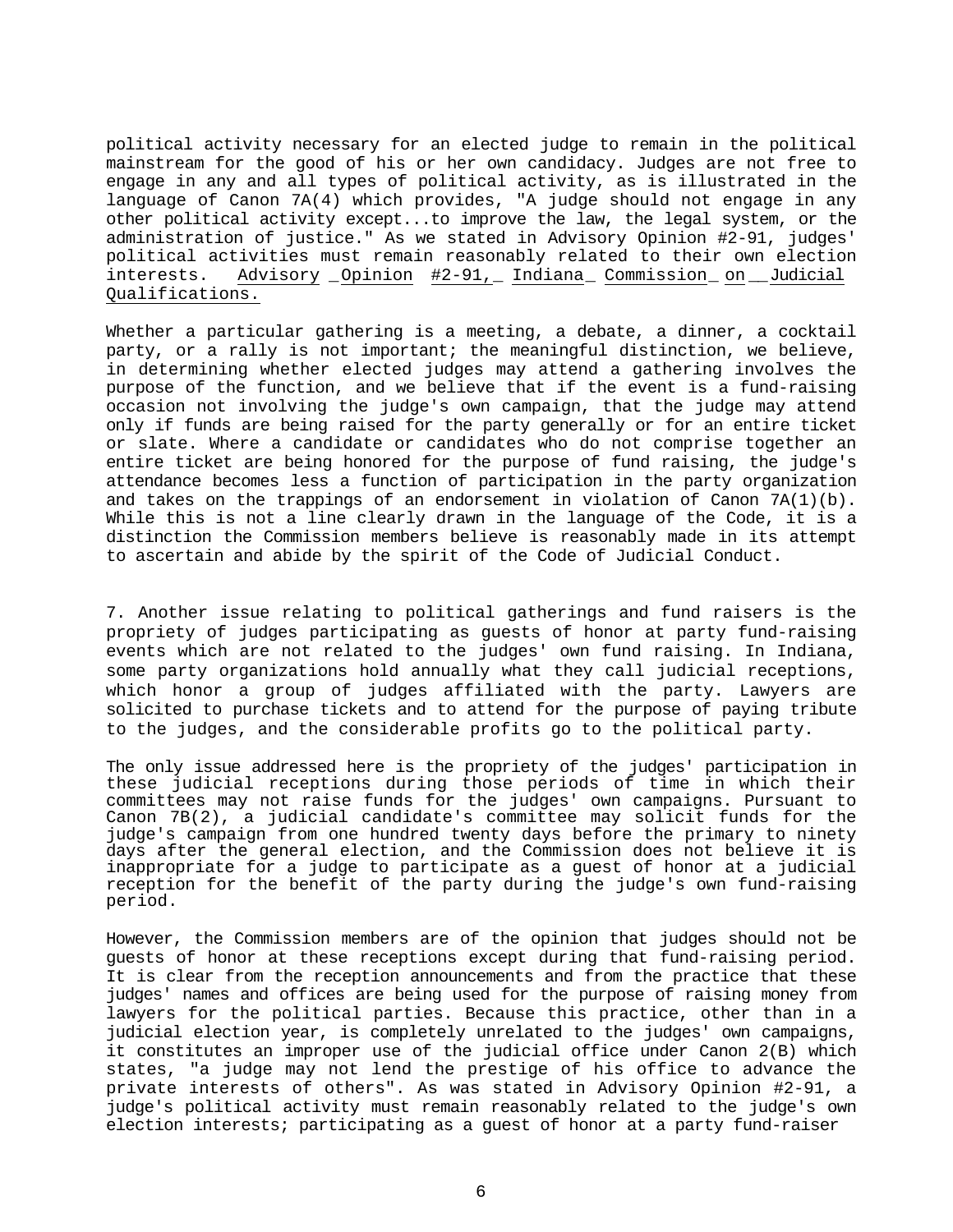when not actively campaigning violates not only Canon 2(B) as stated above, but Canon 7 which, after specifying approprate activities, goes on to state, "A judge should not engage in any other political activity...." Canon 7A(4), Code of Judicial Conduct.

Again, during the time the judge's committee is allowed to hold fund raisers for the judge, a fund raiser for the party which features the judicial candidate is reasonably related to the judge's own campaign activities; any profit to the party can be seen as a contribution from the judge and, in answer to a question posed to the Commission by one of the organizers of these receptions, the Commission would take no position as to how the profits from the judicial receptions are spent by the party. Yet, although an elected judge may contribute to the party at any time, the Commission would not approve as an appropriate contribution this obvious use of judicial prestige to fill the party coffers except when the judge is of necessity engaged in these types of activities for his or her own campaign.

#### CONCLUSIONS

1. Issue 1 concerned the distinctions in the current version of Canon 7 between appointed judges and elected judges. Canon 7 as it currently is written makes only one distinction between appointed and elected judges. Only judges holding office filled by public election between competing candidates may engage in the political activities specified in Canon 7A(2).

2. Issue 2 involved the treatment of judicial candidates in Canon 7. Canon 7 as it currently is written applies to judicial candidates as if they were judges.

3. Issue 3 pertained to the role of a judicial candidate's committee established pursuant to Canon  $7B(2)$ ; The role of a candidate's committee formed pursuant to Canon 7B(2) is limited to the solicitation of publicly stated support and the solicitation and management of funds, which may come from attorneys. A committee may not contribute to a candidate, party, or political organization.

4. Issue 4 was whether a judge may contribute to a candidate or to a political party or organization and whether payments in the form of assessments, slating fees, or other mandatory political payments are proper; Judges may not contribute to political candidates, but judges who are elected in public elections with competing candidates may contribute to political parties and organizations. No judge may pay an assessment, slating fee, or similar mandatory political payment.

5. Issue 5 was whether it is proper for a judge to authorize or allow automatic payroll deductions of contributions to political organizations. Judges may not participate in or authorize or allow their employees to participate in payroll deductions as political contributions.

6. Issue 6 was whether judges may attend political gatherings, including fund raisers for individual candidates. Judges who are elected in public elections with competing candidates may attend political gatherings, including fund raisers for political parties, organizations, or candidates who comprise an